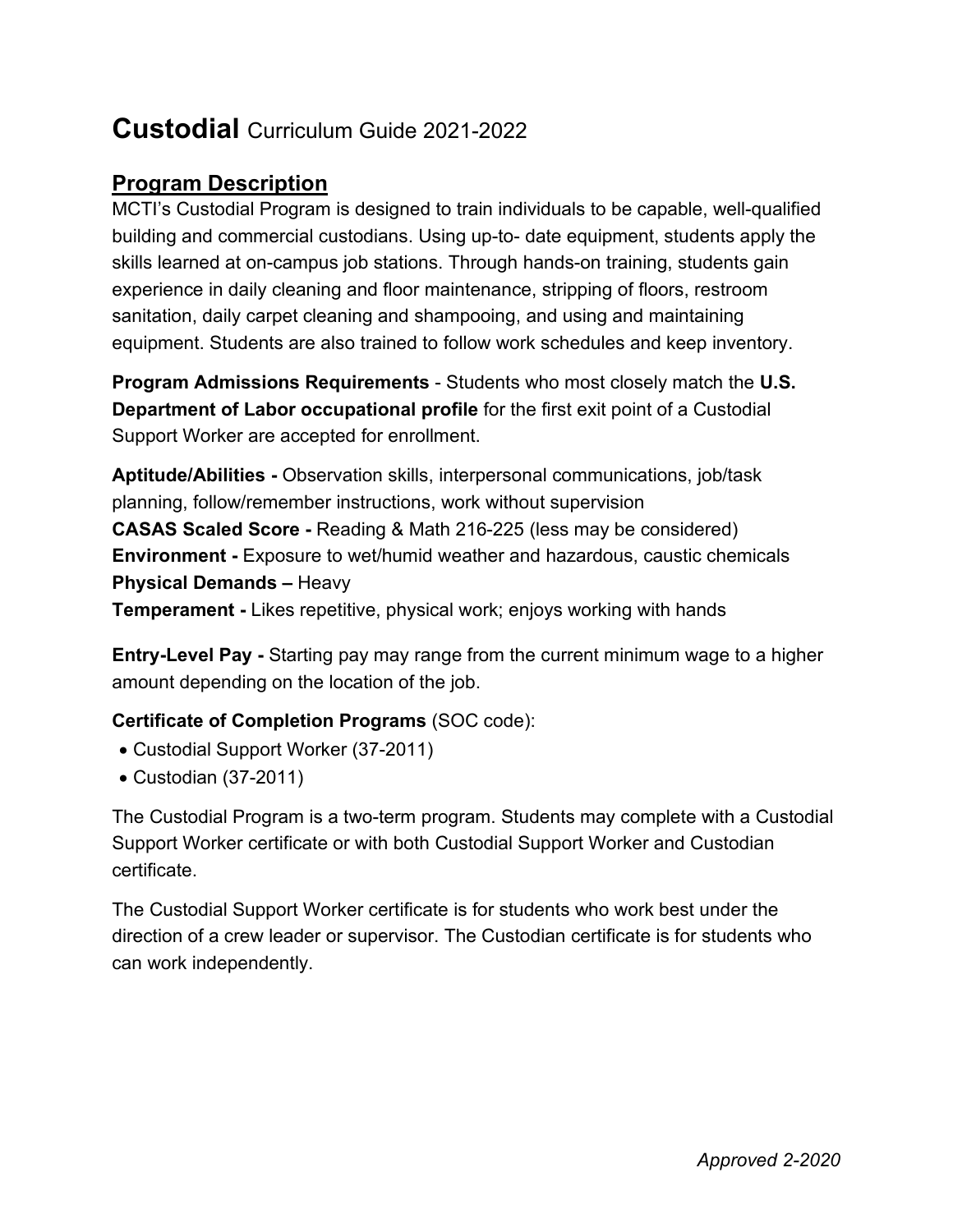# **Required Courses for Certification**

*To advance from term to term, students must demonstrate academic progress (satisfactory grade point average of 2.0) and good employability skills.*

| <b>Course Number   Course Name</b> |                                            | <b>Credits</b> |
|------------------------------------|--------------------------------------------|----------------|
| <b>CU 101</b>                      | Performing General Cleaning Procedures   3 |                |
| <b>CU 103</b>                      | <b>Custodial Duties Lab I</b>              | 4              |
| <b>CU 105</b>                      | <b>Using Cleaning Chemicals</b>            | ႒              |
| <b>CU 107</b>                      | <b>Maintaining Floors</b>                  | ႒              |
| <b>EC 117</b>                      | <b>Trade Math</b>                          | ႒              |

## **Custodial Support Worker** (first term)

### **Custodian** (second term)

| Course Number   Course Name |                                                  | <b>Credits</b> |
|-----------------------------|--------------------------------------------------|----------------|
| <b>CU 201</b>               | Applying Cleaning Procedures to Specialized Duty | 2              |
| <b>CU 203</b>               | <b>Custodial Duties Lab II</b>                   |                |
| <b>CU 207</b>               | Performing Periodic Floor Care                   | າ              |
| <b>CU 208</b>               | <b>Cleaning Carpet and Upholstery</b>            | 2              |
| <b>CU 211</b>               | <b>Using Specialized Equipment</b>               | 2              |
| <b>CU 213</b>               | <b>Equipment Maintenance</b>                     |                |

### **Electives** (Instructor Approval Needed)

| <b>Course Number   Course Name</b> |                                     | <b>Credits</b> |
|------------------------------------|-------------------------------------|----------------|
| <b>EC-100</b>                      | <b>Consumer Math</b>                |                |
| <b>CU-109</b>                      | <b>Basic Building Maintenance 1</b> |                |
| <b>CU 120</b>                      | <b>Auto Detailing</b>               |                |
| <b>CU 215</b>                      | <b>Custodial Support Worker Lab</b> | 12             |
| <b>CU 220</b>                      | <b>Custodial Team Lead</b>          |                |
| CU 222                             | Pool and Spa Operator               |                |

Advanced Courses (Instructor Approval Needed)

| Course Number   Course Name |                   | <b>Credits</b> |
|-----------------------------|-------------------|----------------|
| <b>CU 680</b>               | Independent Study | $2 - 12$       |
| <b>CU 690</b>               | Work Internship   | $6 - 12$       |

Instructors, program managers, and/or the referring counselor may recommend employability skills and elective classes based on the student's needs, interest, and abilities. Additional terms or courses are initiated by the instructor and approved by the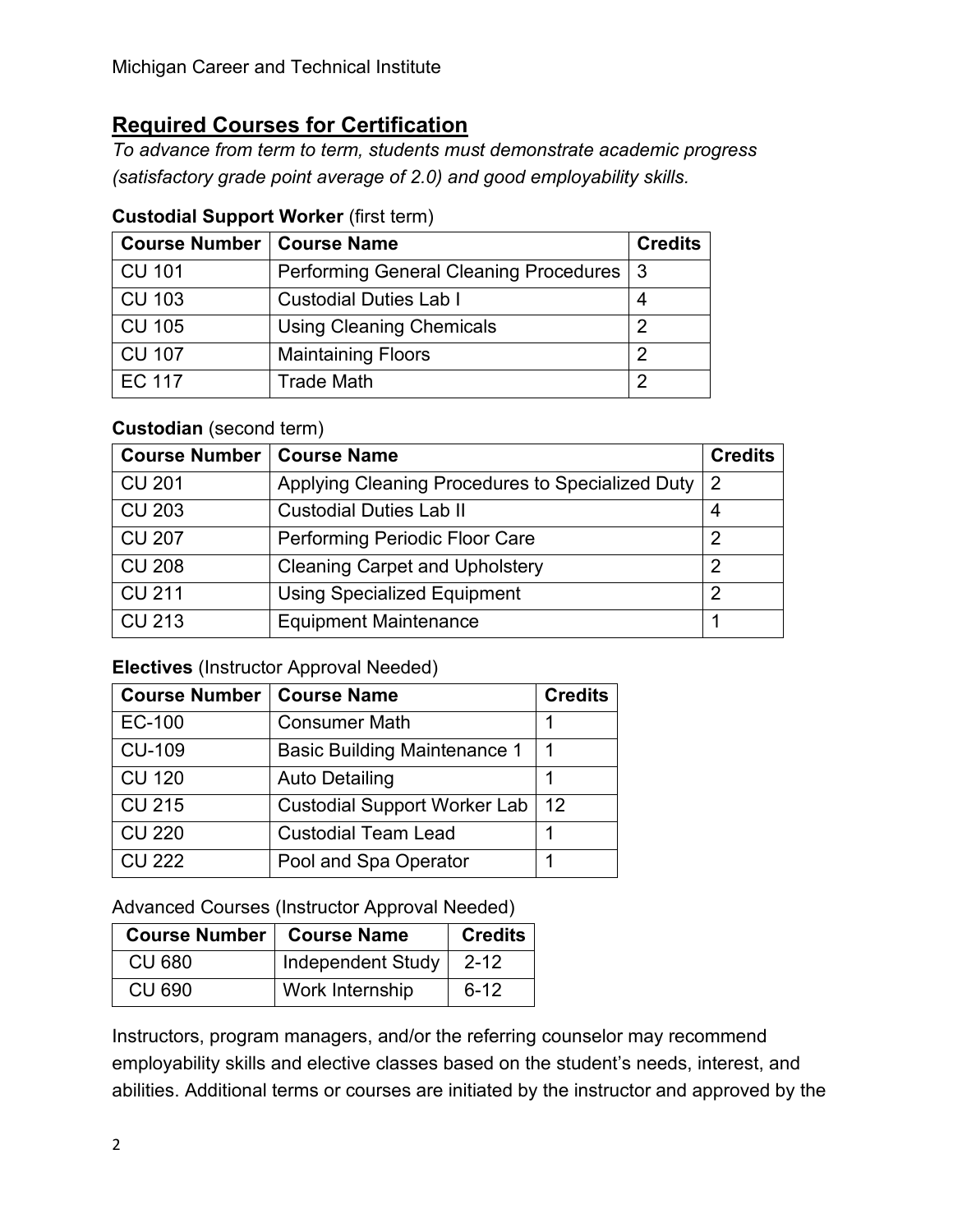Manager of Career and Technical Education programs. Job Seeking Skills is required for all students expecting to graduate from MCTI.

# **Course Descriptions**

**CU 101 Performing General Cleaning Procedures -** This course with lab builds skills and knowledge necessary to work safely and cooperatively with fellow students (the crew) under the direction of the instructor (supervisor). Emphasis is placed on completing the job safely, within a certain time frame, and with quality while building general cleaning skills. **Topics Covered**: Material Safety Data Sheets (MSDS), taking directions from a supervisor or lead worker, working with peers; cleaning floors, windows, stairs, elevators, drinking fountains, walls; collecting/emptying trash.

**CU 103 Custodial Duties Lab I -** During this lab students become proficient at performing basic custodial duties. Emphasis is placed on completing the job safely, within a certain time frame, and with quality. **Topics Covered**: following supervisor directions and work orders, planning/preparing for the job, working cooperatively with crew members, meeting deadlines, job quality and safety; cleaning restrooms, stairwells, hallways, carpet, classrooms, locker rooms.

**CU 105 Using Cleaning Chemicals -** This class with lab focuses on building skills and knowledge so that the student can work safely with chemicals. Students learn how chemicals are packaged, labeled, mixed and applied, and how to select the right chemical product for the job. Class and lab. **Topics Covered**: correct use of detergents, solvents and disinfectants; Material Safety Data Sheets (MSDS).

**CU 107 Maintaining Floors -** This class and lab focuses on correctly and safely maintaining floors and floor pads based on floor and pad type. Emphasis is placed on preparing and planning for the job and selecting the appropriate equipment and cleaning products for the job. The instructor also emphasizes following supervisor direction and work orders. **Topics Covered**: Material Safety Data Sheets (MSDS), cleaning methods (broom, dust mop, wet mop, spray buffing), restoration methods and products, scrubbing procedures with/without power equipment, preparation and planning, following a supervisor's directions, work orders, schedules.

**EC 117 Custodial Trade Math -** This course is designed for the student with little or no experience performing basic math. This course with lab will focus on building skills and knowledge, to apply with day to day assignments. **Topics Covered**: Addition, subtraction, multiplication and division will be the main topics.

**CU 109 Basic Building Maintenance 1 -** In this class and lab students perform basic maintenance tasks commonly assigned to custodial staff. Emphasis is placed on safety, problem solving, and mechanical aptitude. **Topics Covered**: safety, problem solving,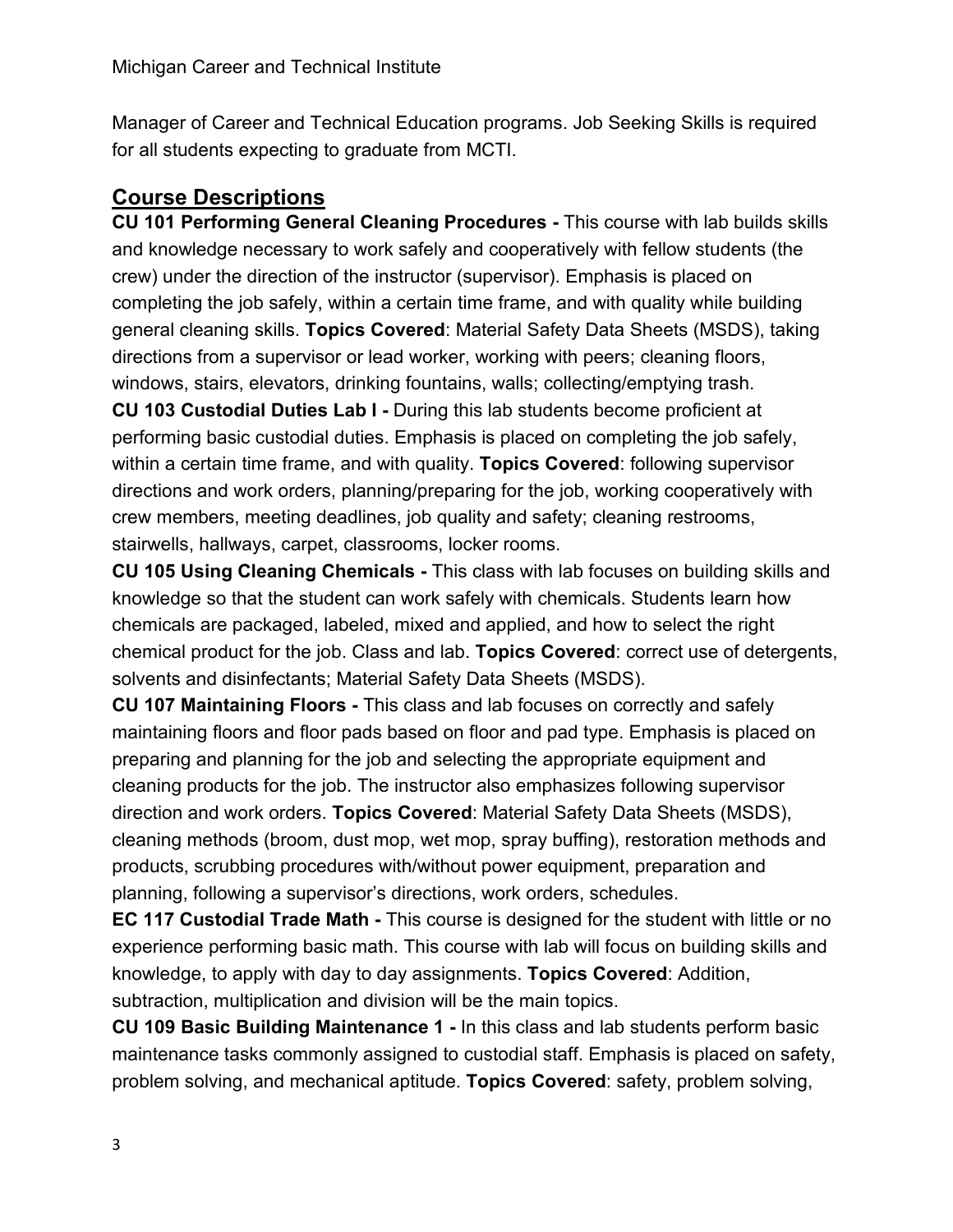working with tools, caulking, electrical, ceiling tile, drywall repair, regulating door pressure, metal and wood door repair.

**CU 120 Auto Detailing -** This class with lab focuses on different techniques to clean vehicles both interior and exterior. **Topics Covered**: Material Safety Data Sheets (MSDS), degreasing, washing, buffing, polishing, vacuuming; cleaning carpet, windows, vinyl, metal, and scotch guarding.

**CU 201 Applying Cleaning Procedures to Specialized Duty -** This class and lab focuses on the student's ability to recognize cleaning problems and to act on them. Emphasis is placed on choosing the best solution and then to plan, prepare, and implement these solutions as an individual or as part of a team. Emphasis is placed on safety, self-motivation and attention to detail. **Topics Covered**: Material Safety Data Sheets (MSDS); pad/machine/ chemical/tool selection; prioritizing work areas, planning, clean-up procedures, labels and safety.

**CU 203 Custodial Duties Lab II -** During this lab, advanced custodial students become more proficient at performing the tasks of a custodian. Emphasis is placed on completing the job safely, within a certain time frame, and with quality; and on planning and preparing for the job. **Topics Covered**: safety, timeliness, quality of work, teamwork, following directions, problem solving; cleaning entryways, gyms, carpets, windows, hallways, kitchens, concrete, brick, resilient floors.

**CU 207 Performing Periodic Floor Care -** Students build their skills in cleaning floors and working with cleaning chemicals. In this class and lab students work individually or cooperatively within a team while stripping, refinishing, and/or generally maintaining floors. Emphasis on safety, quality of work, working within a timeframe, self-motivation, planning/preparation and cleanup. **Topics Covered**: Material Safety Data Sheets (MSDS), square footage, floor finish, floor strippers, pH scale, floor pad selection, equipment selection, scrubbing and recoating.

**CU 208 Cleaning Carpet and Upholstery -** This course with lab covers how to clean carpet and upholstery using the correct cleaning techniques, extraction equipment, and chemical solutions for carpet type. **Topics Covered**: Material Safety Data Sheets (MSDS), cosmetic cleaning, carpet shampooing, spot and stain removal, bonnet cleaning, steam cleaning, traffic patterns.

**CU 211 Using Specialized Equipment** - This course is designed for students who need to learn how to run and maintain specialized custodial equipment in a variety of settings. Emphasis is placed on selecting appropriate equipment.

Students are expected to use proper procedures before and after using equipment and to work safely. **Topics Covered**: safety and workplace skills, equipment selection,